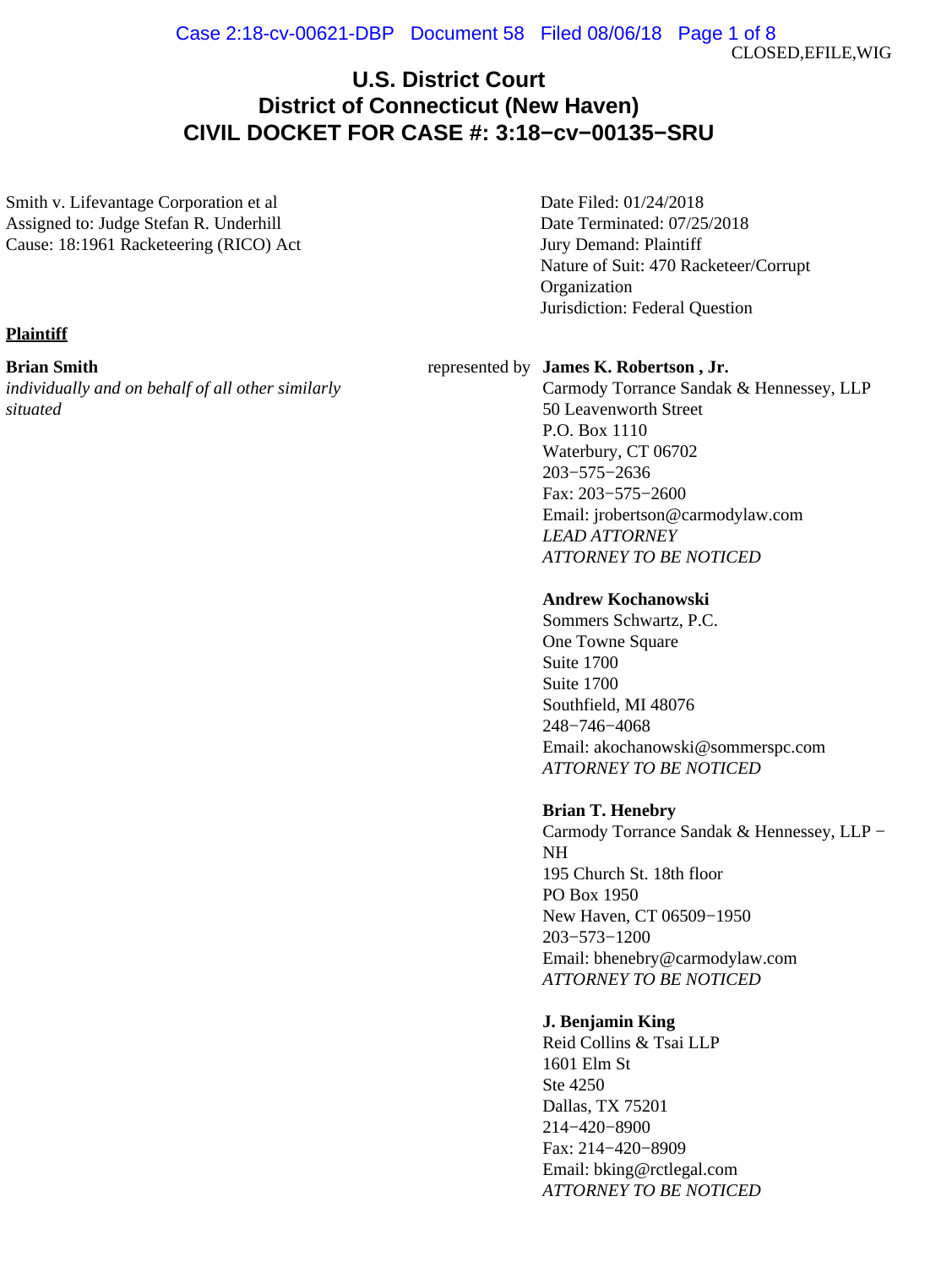# Case 2:18-cv-00621-DBP Document 58 Filed 08/06/18 Page 2 of 8

# **John Cordani**

McCarter & English LLP CityPlace I 185 Asylum Street Hartford, CT 06103 203−206−6291 Email: jcordani@mccarter.com *TERMINATED: 07/09/2018 ATTORNEY TO BE NOTICED*

#### **Randall Adam Swick**

Reid Collins & Tsai LLP 1301 S. Capital of Texas Hwy Building C, Suite 300 Austin, Ste C−300 Austin, TX 78746 512−647−6100 Fax: 512−647−6129 Email: aswick@rctlegal.com *ATTORNEY TO BE NOTICED*

V.

#### **Defendant**

#### **Lifevantage Corporation** represented by **John Matthew Doroghazi**

Wiggin & Dana−NH One Century Tower 265 Church Street P.O. Box 1832 New Haven, CT 06508−1832 203−498−4421 Email: jdoroghazi@wiggin.com *ATTORNEY TO BE NOTICED*

# **John C.C. Sanders**

Winston & Strawn LLP 2501 N. Harwood Street, 17th Floor Dallas, TX 75201 214−453−6462 Email: jsanders@winston.com *ATTORNEY TO BE NOTICED*

#### **Lane M. Webster**

Winston & Strawn LLP 2501 N. Harwood Street, 17th Floor Dallas, TX 75201 214−453−6510 Email: lwebster@winston.com *ATTORNEY TO BE NOTICED*

#### **Rex Mann**

Winston & Strawn LLP 2501 N. Harwood Street, 17th Floor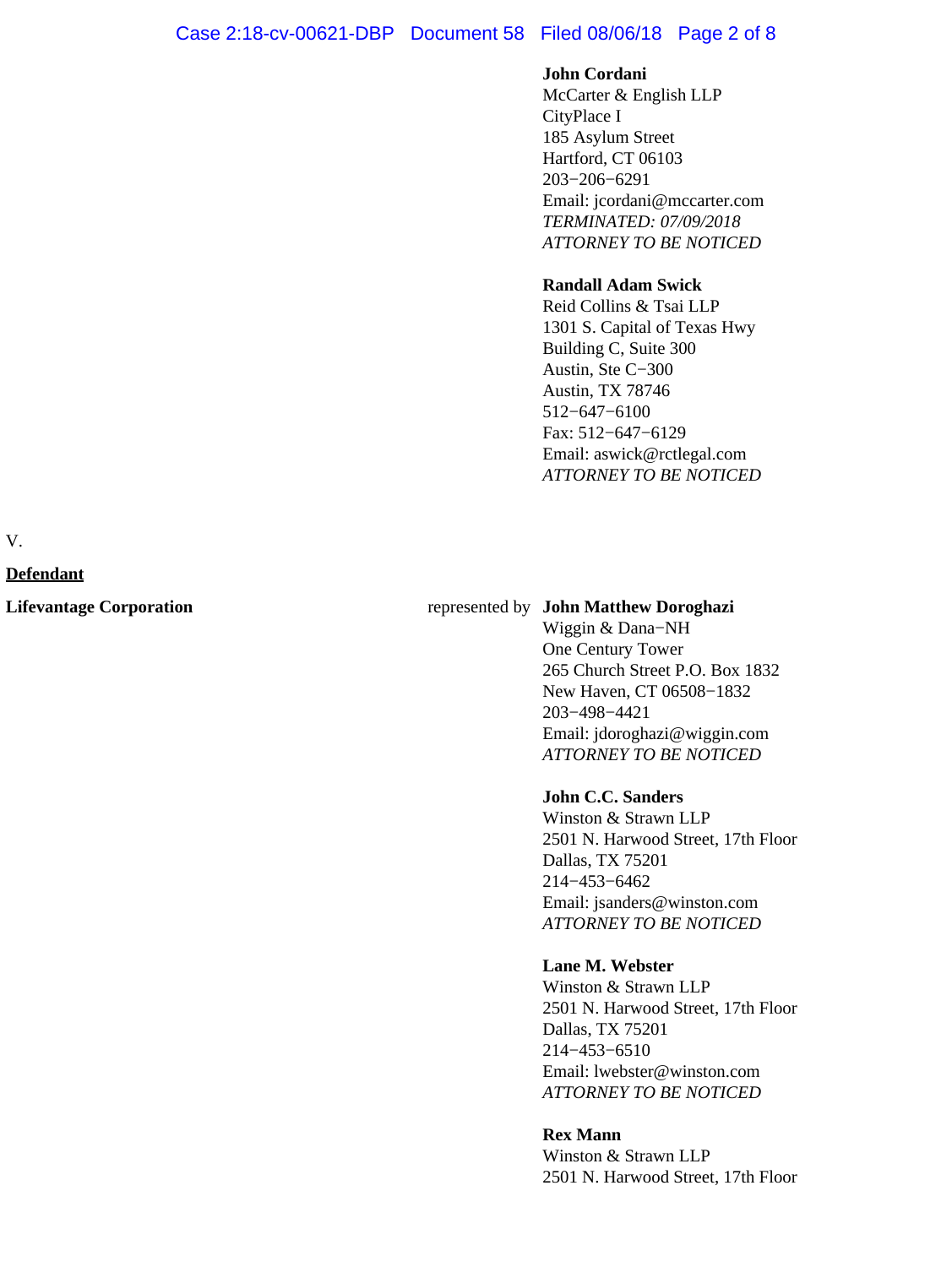Dallas, TX 75201 214−453−6412 Email: RMann@winston.com *ATTORNEY TO BE NOTICED*

#### **Thomas Melsheimer**

Winston & Strawn/Chicago 2501 N. Harwood St. 17th Floor Texas Dallas, TX 75201 214−453−6401 Email: melsheimer@winston.com *ATTORNEY TO BE NOTICED*

**Darren Jensen** represented by **John Matthew Doroghazi** (See above for address) *ATTORNEY TO BE NOTICED*

> **John C.C. Sanders** (See above for address) *ATTORNEY TO BE NOTICED*

> **Lane M. Webster** (See above for address) *ATTORNEY TO BE NOTICED*

> **Rex Mann** (See above for address) *ATTORNEY TO BE NOTICED*

#### **Thomas Melsheimer**

(See above for address) *ATTORNEY TO BE NOTICED*

# **Justin Rose** represented by **John Matthew Doroghazi**

(See above for address) *ATTORNEY TO BE NOTICED*

**John C.C. Sanders** (See above for address) *ATTORNEY TO BE NOTICED*

**Lane M. Webster** (See above for address) *ATTORNEY TO BE NOTICED*

**Rex Mann** (See above for address) *ATTORNEY TO BE NOTICED*

#### **Defendant**

**Defendant**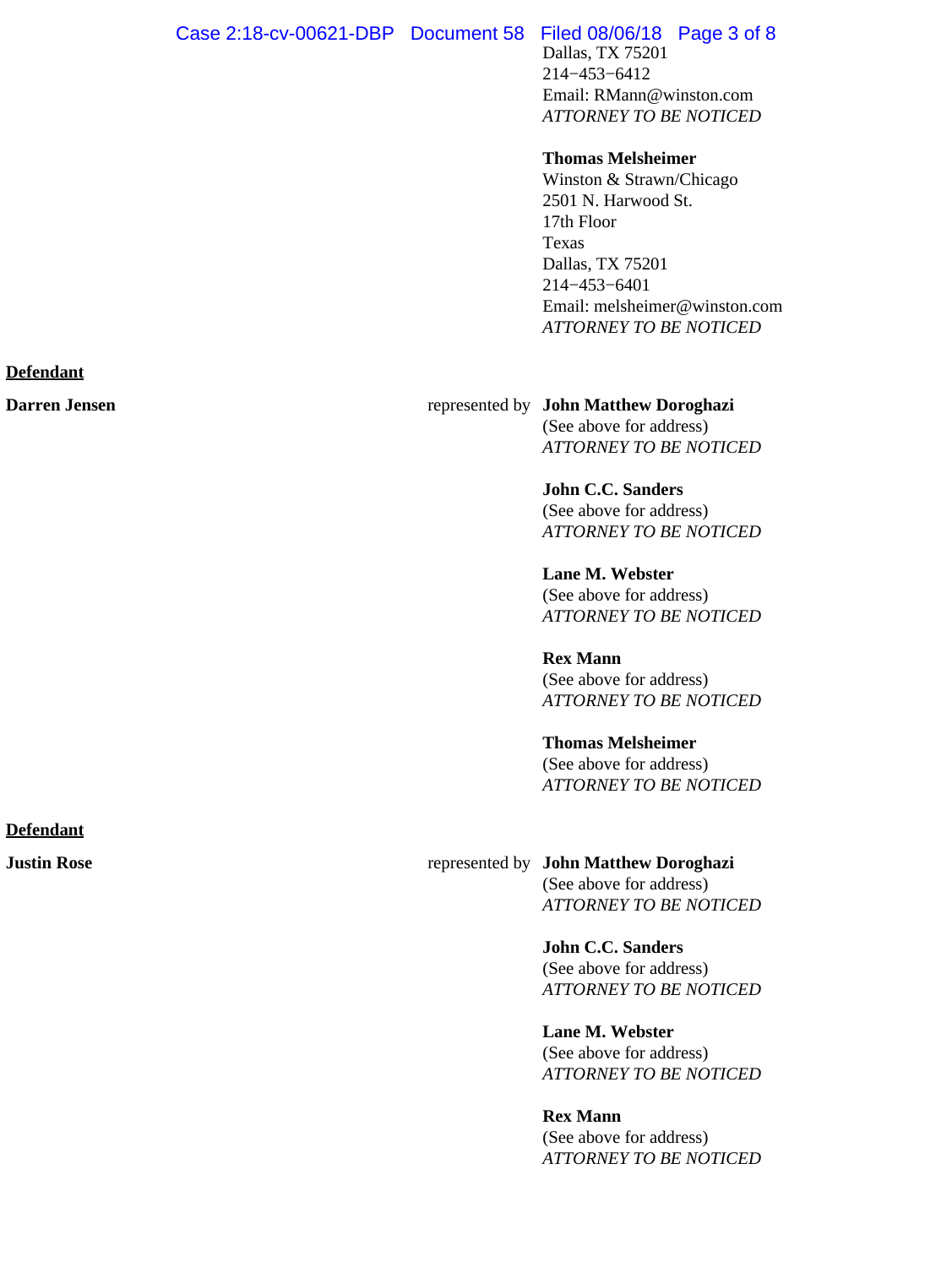#### **Defendant**

#### **Ryan Goodwin** represented by **John Matthew Doroghazi** (See above for address)

*ATTORNEY TO BE NOTICED*

# **John C.C. Sanders**

(See above for address) *ATTORNEY TO BE NOTICED*

# **Lane M. Webster**

(See above for address) *ATTORNEY TO BE NOTICED*

# **Rex Mann**

(See above for address) *ATTORNEY TO BE NOTICED*

# **Thomas Melsheimer**

(See above for address) *ATTORNEY TO BE NOTICED*

| Date Filed | $\#$            | Docket Text                                                                                                                                                                                                                                                                                                                                                                                               |
|------------|-----------------|-----------------------------------------------------------------------------------------------------------------------------------------------------------------------------------------------------------------------------------------------------------------------------------------------------------------------------------------------------------------------------------------------------------|
| 01/24/2018 | $\overline{11}$ | COMPLAINT against All Defendants (Filing fee \$400 receipt number ACTDC-4691690.), filed<br>by Brian Smith. (Attachments: #1 Exhibit Exhibit A, #2 Exhibit Exhibit B, #3 Exhibit Exhibit C,<br># $\frac{4}{3}$ Exhibit Exhibit D, # $\frac{5}{2}$ Exhibit Exhibit E, # $\frac{6}{2}$ Exhibit Exhibit F)(Robertson, James) (Entered:<br>01/24/2018                                                         |
| 01/24/2018 | Ï               | Request for Clerk to issue summons as to Brian Smith. (Robertson, James) (Entered: 01/24/2018)                                                                                                                                                                                                                                                                                                            |
| 01/24/2018 | Ϊ               | Request for Clerk to issue summons as to All Defendants. (Robertson, James) (Entered:<br>01/24/2018                                                                                                                                                                                                                                                                                                       |
| 01/24/2018 | Ï               | Judge Stefan R. Underhill added. (Oliver, T.) (Entered: 01/24/2018)                                                                                                                                                                                                                                                                                                                                       |
| 01/24/2018 | $\ddot{I}2$     | Order on Pretrial Deadlines: Motions to Dismiss due on 4/24/2018. Amended Pleadings due by<br>3/25/2018. Discovery due by 7/26/2018. Dispositive Motions due by 8/25/2018.<br>Signed by Clerk on 1/24/2018.(Fazekas, J.) (Entered: 01/25/2018)                                                                                                                                                            |
| 01/24/2018 | $\overline{1}3$ | ELECTRONIC FILING ORDER - PLEASE ENSURE COMPLIANCE WITH COURTESY<br>COPY REQUIREMENTS IN THIS ORDER<br>Signed by Judge Stefan R. Underhill on $1/24/2018$ . (Fazekas, J.) (Entered: 01/25/2018)                                                                                                                                                                                                           |
| 01/24/2018 | $\overline{1}4$ | <b>STANDING PROTECTIVE ORDER</b><br>Signed by Judge Stefan R. Underhill on $1/24/2018$ . (Fazekas, J.) (Entered: 01/25/2018)                                                                                                                                                                                                                                                                              |
| 01/25/2018 | $\overline{1}5$ | NOTICE TO COUNSEL/SELF-REPRESENTED PARTIES : Counsel or self-representing parties<br>initiating or removing this action are responsible for serving all parties with attached documents<br>and copies of 2 Order on Pretrial Deadlines, 4 Standing Protective Order, 3 Electronic Filing Order,<br>1 Complaint, filed by Brian Smith<br>Signed by Clerk on 1/24/2018. (Fazekas, J.) (Entered: 01/25/2018) |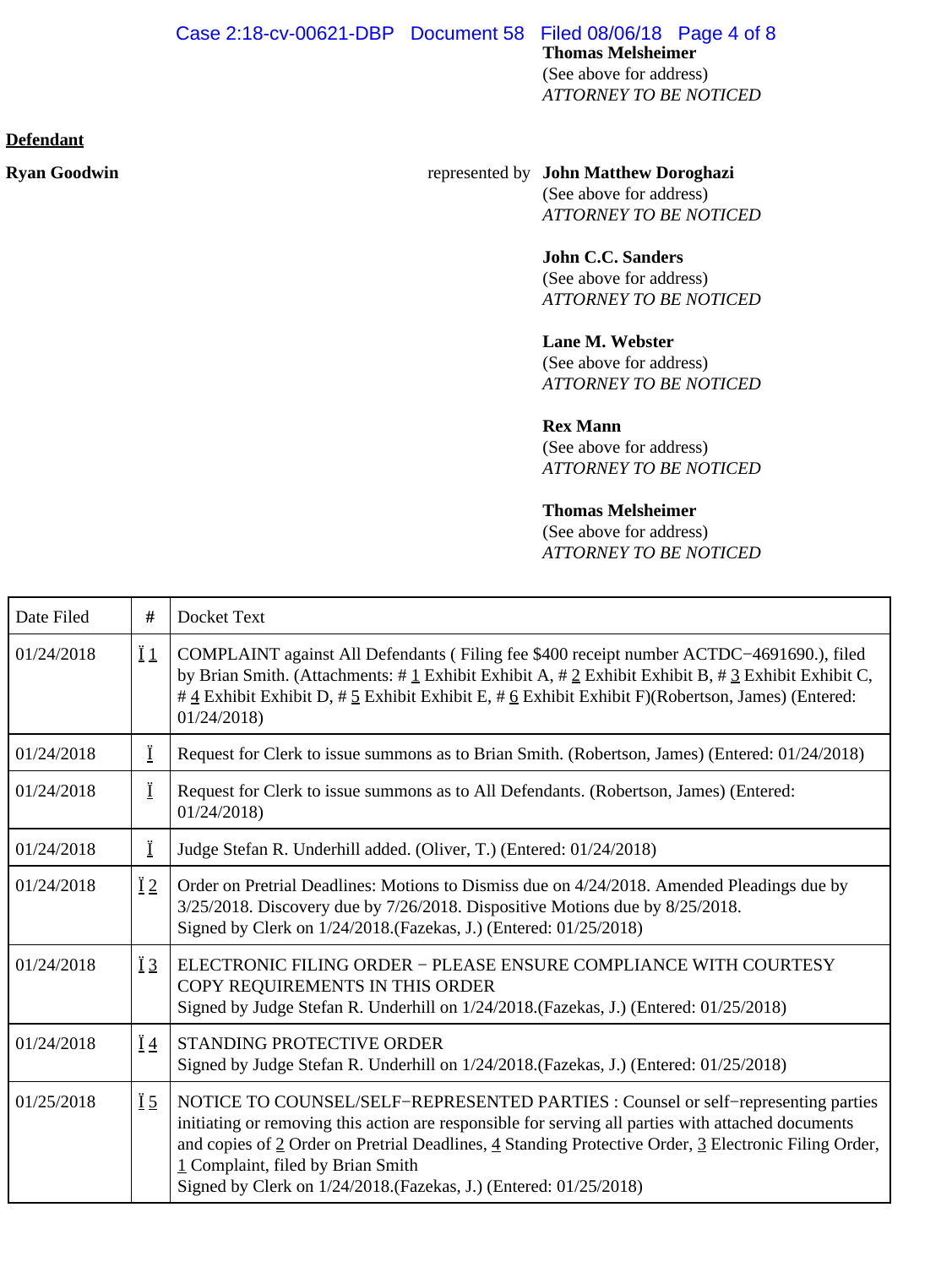|            |                | Case 2:18-cy-00621-DBP Document 58 Filed 08/06/18 Page 5 of 8                                                                                                                                                                                                                                                                                                                                                                      |
|------------|----------------|------------------------------------------------------------------------------------------------------------------------------------------------------------------------------------------------------------------------------------------------------------------------------------------------------------------------------------------------------------------------------------------------------------------------------------|
| 01/25/2018 | <u>Ï 6</u>     | ELECTRONIC SUMMONS REISSUED in accordance with Fed. R. Civ. P. 4 and LR 4 as to<br>*Ryan Goodwin, Darren Jensen, Lifevantage Corporation, Justin Rose* with answer to complaint<br>due within *21* days. Attorney *James K. Robertson, Jr.* *Carmody Torrance Sandak &<br>Hennessey, LLP - NH <sup>*</sup> *195 Church St. 18th floor, PO Box 1950 <sup>*</sup> *New Haven, CT<br>06509-1950*. (Fazekas, J.) (Entered: 01/25/2018) |
| 01/31/2018 | ΪZ             | NOTICE of Appearance by Brian T. Henebry on behalf of Brian Smith (Henebry, Brian) (Entered:<br>01/31/2018                                                                                                                                                                                                                                                                                                                         |
| 01/31/2018 | <u>Ï8</u>      | NOTICE of Appearance by John Louis Cordani, Jr on behalf of Brian Smith (Cordani, John)<br>(Entered: 01/31/2018)                                                                                                                                                                                                                                                                                                                   |
| 01/31/2018 | Ϊ <sup>9</sup> | MOTION for Attorney(s) Andrew Kochanowski to be Admitted Pro Hac Vice (paid \$75 PHV fee;<br>receipt number ACTDC-4701462) by Brian Smith. (Henebry, Brian) (Entered: 01/31/2018)                                                                                                                                                                                                                                                  |
| 02/01/2018 | 10             | ORDER granting 9 Motion for Attorney Andrew Kochanowski to Appear Pro Hac Vice. Certificate<br>of Good Standing due by 4/2/2018. Signed by Clerk on 2/1/2018. (Oliver, T.) (Entered:<br>02/01/2018                                                                                                                                                                                                                                 |
| 02/01/2018 | 11             | NOTICE of Appearance by Andrew Kochanowski on behalf of Brian Smith (Kochanowski,<br>Andrew) (Entered: 02/01/2018)                                                                                                                                                                                                                                                                                                                 |
| 02/07/2018 | <u>12</u>      | CERTIFICATE OF GOOD STANDING re 2 MOTION for Attorney(s) Andrew Kochanowski to<br>be Admitted Pro Hac Vice (paid \$75 PHV fee; receipt number ACTDC-4701462) by Brian Smith.<br>(Kochanowski, Andrew) (Entered: 02/07/2018)                                                                                                                                                                                                        |
| 02/08/2018 | <u>13</u>      | SUMMONS Returned Executed by Brian Smith. Lifevantage Corporation served on 2/2/2018,<br>answer due 2/23/2018. (Kochanowski, Andrew) (Entered: 02/08/2018)                                                                                                                                                                                                                                                                         |
| 02/13/2018 | <u>14</u>      | RICO Case Statement by Brian Smith. (Kochanowski, Andrew) (Entered: 02/13/2018)                                                                                                                                                                                                                                                                                                                                                    |
| 02/20/2018 | 15             | NOTICE of Appearance by John Matthew Doroghazi on behalf of Ryan Goodwin, Darren Jensen,<br>Lifevantage Corporation, Justin Rose (Doroghazi, John) (Entered: 02/20/2018)                                                                                                                                                                                                                                                           |
| 02/20/2018 | <u>16</u>      | Corporate Disclosure Statement by Lifevantage Corporation. (Doroghazi, John) (Entered:<br>02/20/2018                                                                                                                                                                                                                                                                                                                               |
| 02/20/2018 | 17             | Consent MOTION for Extension of Time until April 16, 2018 to Answer or Otherwise Respond to<br>1 Complaint, by Ryan Goodwin, Darren Jensen, Lifevantage Corporation, Justin Rose. (Doroghazi,<br>John) (Entered: 02/20/2018)                                                                                                                                                                                                       |
| 02/22/2018 | 18             | ORDER granting 17 MOTION for Extension of Time. Signed by Judge Stefan R. Underhill on<br>02/22/2018. (Jamieson, K) (Entered: 02/22/2018)                                                                                                                                                                                                                                                                                          |
| 02/22/2018 | Ï              | Answer deadline updated for All Defendants to April 16, 2018. (Jamieson, K) (Entered:<br>02/22/2018                                                                                                                                                                                                                                                                                                                                |
| 03/02/2018 | 19             | MOTION for Attorney(s) R. Adam Swick to be Admitted Pro Hac Vice (paid \$75 PHV fee; receipt<br>number ACTDC-4740818) by Brian Smith. (Henebry, Brian) (Entered: 03/02/2018)                                                                                                                                                                                                                                                       |
| 03/02/2018 | 20             | MOTION for Attorney(s) J. Benjamin King to be Admitted Pro Hac Vice (paid \$75 PHV fee;<br>receipt number ACTDC-4740843) by Brian Smith. (Henebry, Brian) (Entered: 03/02/2018)                                                                                                                                                                                                                                                    |
| 03/05/2018 | 21             | ORDER granting 19 Motion for Attorney R. Adam Swick to Appear Pro Hac Vice. Certificate of<br>Good Standing due by 5/4/2018. Signed by Clerk on 3/5/2018. (Oliver, T.) (Entered: 03/05/2018)                                                                                                                                                                                                                                       |
| 03/05/2018 | 22             | ORDER granting 20 Motion for Attorney J. Benjamin King to Appear Pro Hac Vice. Certificate of<br>Good Standing due by 5/4/2018. Signed by Clerk on 3/5/2018. (Oliver, T.) (Entered: 03/05/2018)                                                                                                                                                                                                                                    |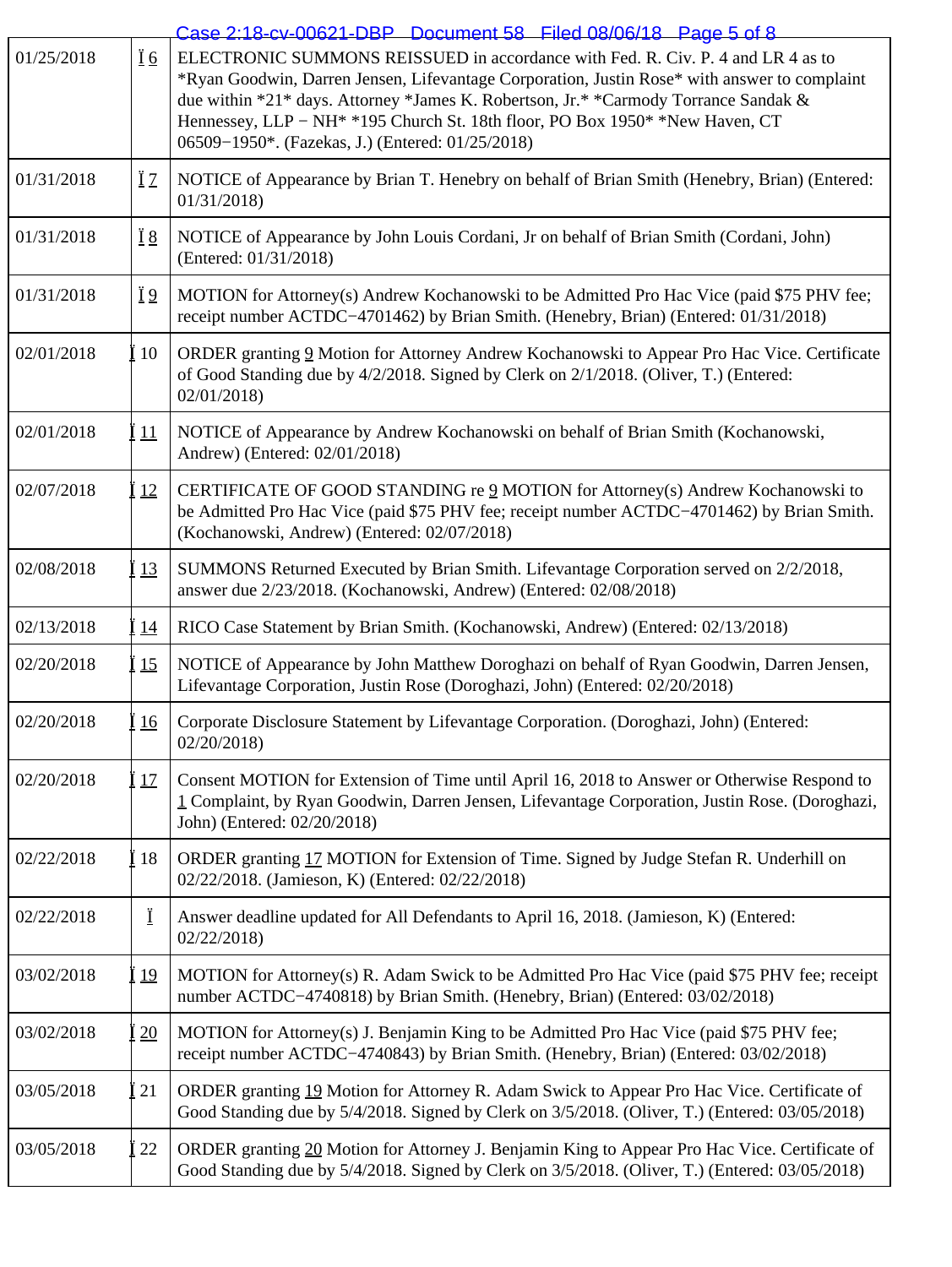|            |                 | Case 2:18-cv-00621-DBP Document 58 Filed 08/06/18 Page 6 of 8                                                                                                                                                                                                                                                                              |
|------------|-----------------|--------------------------------------------------------------------------------------------------------------------------------------------------------------------------------------------------------------------------------------------------------------------------------------------------------------------------------------------|
| 03/14/2018 | 23              | MOTION for Attorney(s) John C.C. Sanders, Jr. to be Admitted Pro Hac Vice (paid \$75 PHV fee;<br>receipt number ACTDC-4754234) by Ryan Goodwin, Darren Jensen, Lifevantage Corporation,<br>Justin Rose. (Attachments: #1 Declaration of John C.C. Sanders, Jr., #2 Certificate of Good<br>Standing)(Doroghazi, John) (Entered: 03/14/2018) |
| 03/14/2018 | 24              | MOTION for Attorney(s) Thomas M. Melsheimer to be Admitted Pro Hac Vice (paid \$75 PHV<br>fee; receipt number ACTDC-4754258) by Ryan Goodwin, Darren Jensen, Lifevantage<br>Corporation, Justin Rose. (Attachments: #1 Declaration of Thomas M. Melsheimer, #2 Certificate<br>of Good Standing)(Doroghazi, John) (Entered: 03/14/2018)     |
| 03/14/2018 | 25              | MOTION for Attorney(s) Rex A. Mann to be Admitted Pro Hac Vice (paid \$75 PHV fee; receipt<br>number ACTDC-4754268) by Ryan Goodwin, Darren Jensen, Lifevantage Corporation, Justin<br>Rose. (Attachments: #1 Declaration of Rex A. Mann, #2 Certificate of Good<br>Standing)(Doroghazi, John) (Entered: 03/14/2018)                       |
| 03/14/2018 | 26              | MOTION for Attorney(s) Lane M. Webster to be Admitted Pro Hac Vice (paid \$75 PHV fee;<br>receipt number ACTDC-4754279) by Ryan Goodwin, Darren Jensen, Lifevantage Corporation,<br>Justin Rose. (Attachments: $\#$ 1 Declaration of Lane M. Webster, $\#$ 2 Certificate of Good<br>Standing)(Doroghazi, John) (Entered: 03/14/2018)       |
| 03/15/2018 | 27              | ORDER granting 23 Motion for Attorney John C.C. Sanders, Jr. to Appear Pro Hac Vice. Signed<br>by Clerk on 3/15/2018. (Oliver, T.) (Entered: 03/15/2018)                                                                                                                                                                                   |
| 03/15/2018 | 28              | ORDER granting 24 Motion for Attorney Thomas M. Melsheimer to Appear Pro Hac Vice. Signed<br>by Clerk on 3/15/2018. (Oliver, T.) (Entered: 03/15/2018)                                                                                                                                                                                     |
| 03/15/2018 | 29              | ORDER granting 25 Motion for Attorney Rex A. Mann to Appear Pro Hac Vice. Signed by Clerk<br>on 3/15/2018. (Oliver, T.) (Entered: 03/15/2018)                                                                                                                                                                                              |
| 03/15/2018 | 30              | ORDER granting 26 Motion for Attorney Lane M. Webster to Appear Pro Hac Vice. Signed by<br>Clerk on 3/15/2018. (Oliver, T.) (Entered: 03/15/2018)                                                                                                                                                                                          |
| 03/16/2018 | 31              | Joint MOTION to Stay Rule 26(f) Deadlines Pending a Decision on Defendants' Motion to<br>Transfer by Ryan Goodwin, Darren Jensen, Lifevantage Corporation, Justin Rose.Responses due<br>by 4/6/2018 (Doroghazi, John) (Entered: 03/16/2018)                                                                                                |
| 03/20/2018 | 32              | NOTICE of Appearance by Thomas Melsheimer on behalf of Ryan Goodwin, Darren Jensen,<br>Lifevantage Corporation, Justin Rose (Melsheimer, Thomas) (Entered: 03/20/2018)                                                                                                                                                                     |
| 03/20/2018 | 33              | NOTICE of Appearance by John C.C. Sanders on behalf of Ryan Goodwin, Darren Jensen,<br>Lifevantage Corporation, Justin Rose (Sanders, John) (Entered: 03/20/2018)                                                                                                                                                                          |
| 03/20/2018 | 34              | NOTICE of Appearance by Rex Mann on behalf of Ryan Goodwin, Darren Jensen, Lifevantage<br>Corporation, Justin Rose (Mann, Rex) (Entered: 03/20/2018)                                                                                                                                                                                       |
| 03/20/2018 | 35              | NOTICE of Appearance by Lane M. Webster on behalf of Ryan Goodwin, Darren Jensen,<br>Lifevantage Corporation, Justin Rose (Webster, Lane) (Entered: 03/20/2018)                                                                                                                                                                            |
| 04/12/2018 | $\overline{36}$ | CERTIFICATE OF GOOD STANDING re 19 MOTION for Attorney(s) R. Adam Swick to be<br>Admitted Pro Hac Vice (paid \$75 PHV fee; receipt number ACTDC-4740818) by Brian Smith.<br>(Henebry, Brian) (Entered: 04/12/2018)                                                                                                                         |
| 04/12/2018 | 37              | CERTIFICATE OF GOOD STANDING re 20 MOTION for Attorney(s) J. Benjamin King to be<br>Admitted Pro Hac Vice (paid \$75 PHV fee; receipt number ACTDC-4740843) by Brian Smith.<br>(Henebry, Brian) (Entered: 04/12/2018)                                                                                                                      |
| 04/16/2018 | 38              | MOTION to Strike 1 Complaint, Paragraph 112, by Ryan Goodwin, Darren Jensen, Lifevantage<br>Corporation, Justin Rose.Responses due by $5/7/2018$ (Attachments: #1 Memorandum in                                                                                                                                                            |
|            |                 |                                                                                                                                                                                                                                                                                                                                            |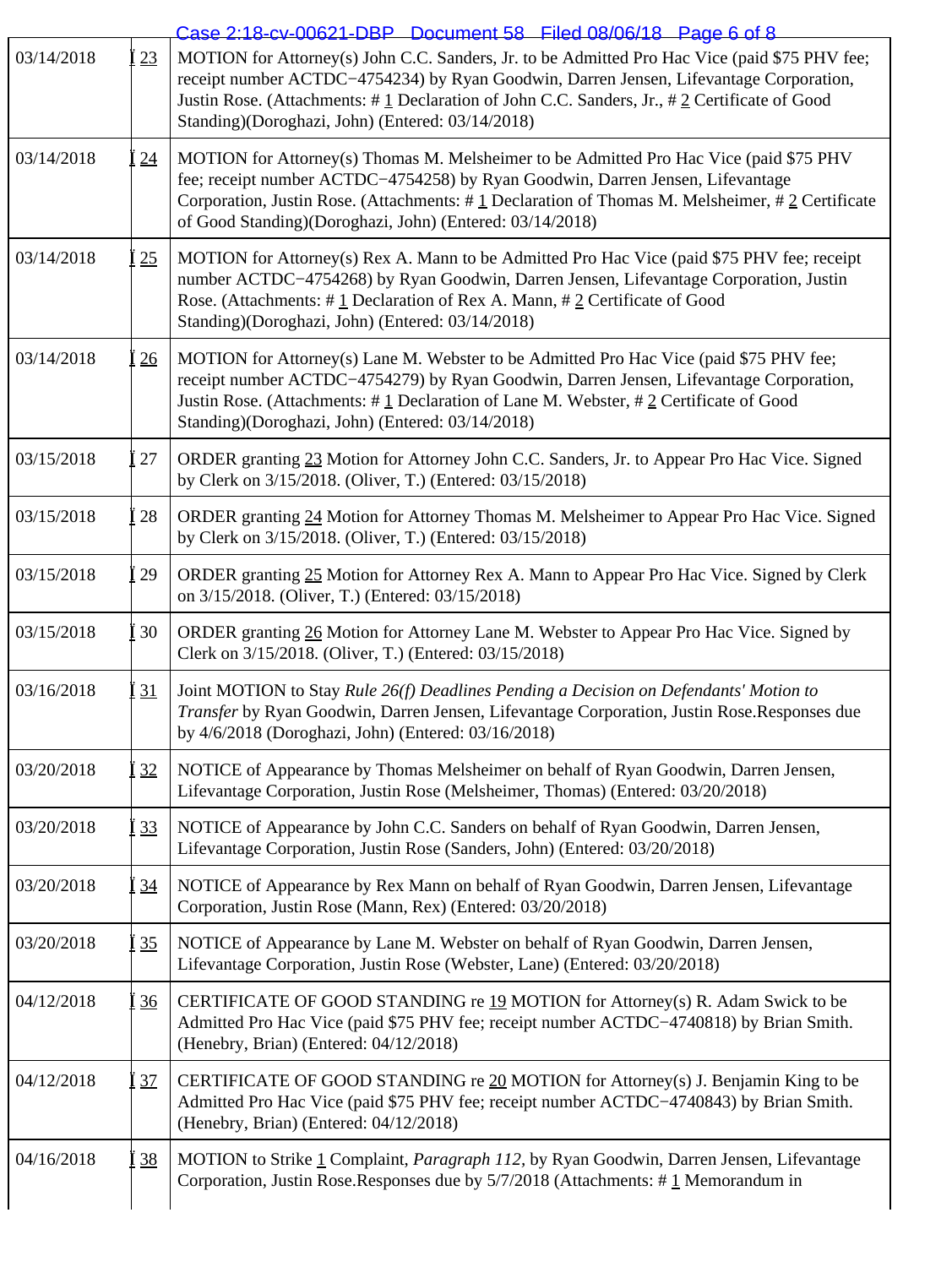|            |                 | Case 2:18-cv-00621-DBP Document 58 Filed 08/06/18 Page 7 of 8<br>Support)(Melsheimer, Thomas) (Entered: 04/16/2018)                                                                                                                                                                                                                                                                                                                                                                                                                                                                   |
|------------|-----------------|---------------------------------------------------------------------------------------------------------------------------------------------------------------------------------------------------------------------------------------------------------------------------------------------------------------------------------------------------------------------------------------------------------------------------------------------------------------------------------------------------------------------------------------------------------------------------------------|
| 04/16/2018 | 39              | MOTION to Transfer to Another District /Venue by Ryan Goodwin, Darren Jensen, Lifevantage<br>Corporation, Justin Rose. (Attachments: #1 Memorandum in Support, #2 Exhibit 1 to Memo ISO<br>Motion, # $\underline{3}$ Exhibit 1–A to Memo ISO Motion, # $\underline{4}$ Exhibit 1–B to Memo ISO Motion, # $\underline{5}$ Exhibit<br>1–C to Memo ISO Motion, # 6 Exhibit 1–D to Memo ISO Motion, # 7 Exhibit 1–E to Memo ISO<br>Motion, # $\underline{8}$ Exhibit 1–F to Memo ISO Motion, # $\underline{9}$ Exhibit 2 to Memo ISO Motion)(Melsheimer,<br>Thomas) (Entered: 04/16/2018) |
| 04/16/2018 | $\overline{40}$ | MOTION to Dismiss for Lack of Jurisdiction ( <i>Personal Jurisdiction</i> ) by Ryan Goodwin, Darren<br>Jensen, Lifevantage Corporation, Justin Rose.Responses due by $5/7/2018$ (Attachments: # $1$<br>Memorandum in Support, # 2 Exhibit 1 - Jensen Affidavit, # $\frac{3}{2}$ Exhibit 2 - Rose Affidavit, # $\frac{4}{3}$<br>Exhibit 3 - Goodwin Affidavit)(Melsheimer, Thomas) (Entered: 04/16/2018)                                                                                                                                                                               |
| 04/17/2018 | 41              | ORDER granting 31 MOTION to Stay Rule 26(f) Meeting Deadline. Signed by Judge Stefan R.<br>Underhill on 04/17/2018. (Jamieson, K) (Entered: 04/17/2018)                                                                                                                                                                                                                                                                                                                                                                                                                               |
| 04/19/2018 | 42              | Consent MOTION for Extension of Time to File Response/Reply as to 40 MOTION to Dismiss for<br>Lack of Jurisdiction (Personal Jurisdiction), 38 MOTION to Strike 1 Complaint, Paragraph 112,<br>39 MOTION to Transfer to Another District /Venue until June 4, 2018 by Brian Smith. (Henebry,<br>Brian) (Entered: 04/19/2018)                                                                                                                                                                                                                                                          |
| 04/24/2018 | 43              | ORDER granting 42 MOTION for Extension of Time to File Response/Reply to 38 MOTION to<br>Strike, 39 MOTION to Transfer, 40 MOTION to Dismiss. Signed by Judge Stefan R. Underhill on<br>04/24/2018.                                                                                                                                                                                                                                                                                                                                                                                   |
|            |                 | Responses due by June 4, 2018. (Jamieson, K) (Entered: 04/24/2018)                                                                                                                                                                                                                                                                                                                                                                                                                                                                                                                    |
| 05/07/2018 | 44              | NOTICE of Appearance by Randall Adam Swick on behalf of Brian Smith (Swick, Randall)<br>(Entered: 05/07/2018)                                                                                                                                                                                                                                                                                                                                                                                                                                                                         |
| 05/07/2018 | 45              | NOTICE of Appearance by J. Benjamin King on behalf of Brian Smith (King, J.) (Entered:<br>05/07/2018)                                                                                                                                                                                                                                                                                                                                                                                                                                                                                 |
| 05/29/2018 | $\overline{46}$ | Consent MOTION for Extension of Time to File Response/Reply as to $40$ MOTION to Dismiss for<br>Lack of Jurisdiction (Personal Jurisdiction), 38 MOTION to Strike 1 Complaint, Paragraph 112,<br>39 MOTION to Transfer to Another District Nenue until June 18, 2018 by Brian Smith. (Henebry,<br>Brian) (Entered: 05/29/2018)                                                                                                                                                                                                                                                        |
| 06/01/2018 | 47              | ORDER granting $46$ MOTION for Extension of Time to File Response to $38$ MOTION to Strike 1<br>Complaint, 40 MOTION to Dismiss for Lack of Jurisdiction, & 39 MOTION to Transfer to<br>Another District. Signed by Judge Stefan R. Underhill on 06/01/2018.                                                                                                                                                                                                                                                                                                                          |
|            |                 | Responses due by June 18, 2018. (Jamieson, K) (Entered: 06/01/2018)                                                                                                                                                                                                                                                                                                                                                                                                                                                                                                                   |
| 06/11/2018 | <u>48</u>       | Consent MOTION for Extension of Time to File Response/Reply as to 40 MOTION to Dismiss for<br>Lack of Jurisdiction (Personal Jurisdiction), 38 MOTION to Strike 1 Complaint, Paragraph 112,,<br>39 MOTION to Transfer to Another District /Venue until July 2, 2018 by Brian Smith. (Henebry,<br>Brian) (Entered: 06/11/2018)                                                                                                                                                                                                                                                         |
| 06/14/2018 | 49              | MOTION for John L. Cordani, Jr. to Withdraw as Attorney by Brian Smith. (Cordani, John)<br>(Entered: 06/14/2018)                                                                                                                                                                                                                                                                                                                                                                                                                                                                      |
| 06/15/2018 | 50              | ORDER granting 48 Motion for Extension of Time to File Response/Reply re 38 MOTION to<br>Strike 1 Complaint, Paragraph 112, 40 MOTION to Dismiss for Lack of Jurisdiction (Personal<br>Jurisdiction), 39 MOTION to Transfer to Another District /Venue. Responses due by 7/2/2018.<br>Signed by Judge Stefan R. Underhill on 6/15/2018. (Schneider, K) (Entered: 06/15/2018)                                                                                                                                                                                                          |